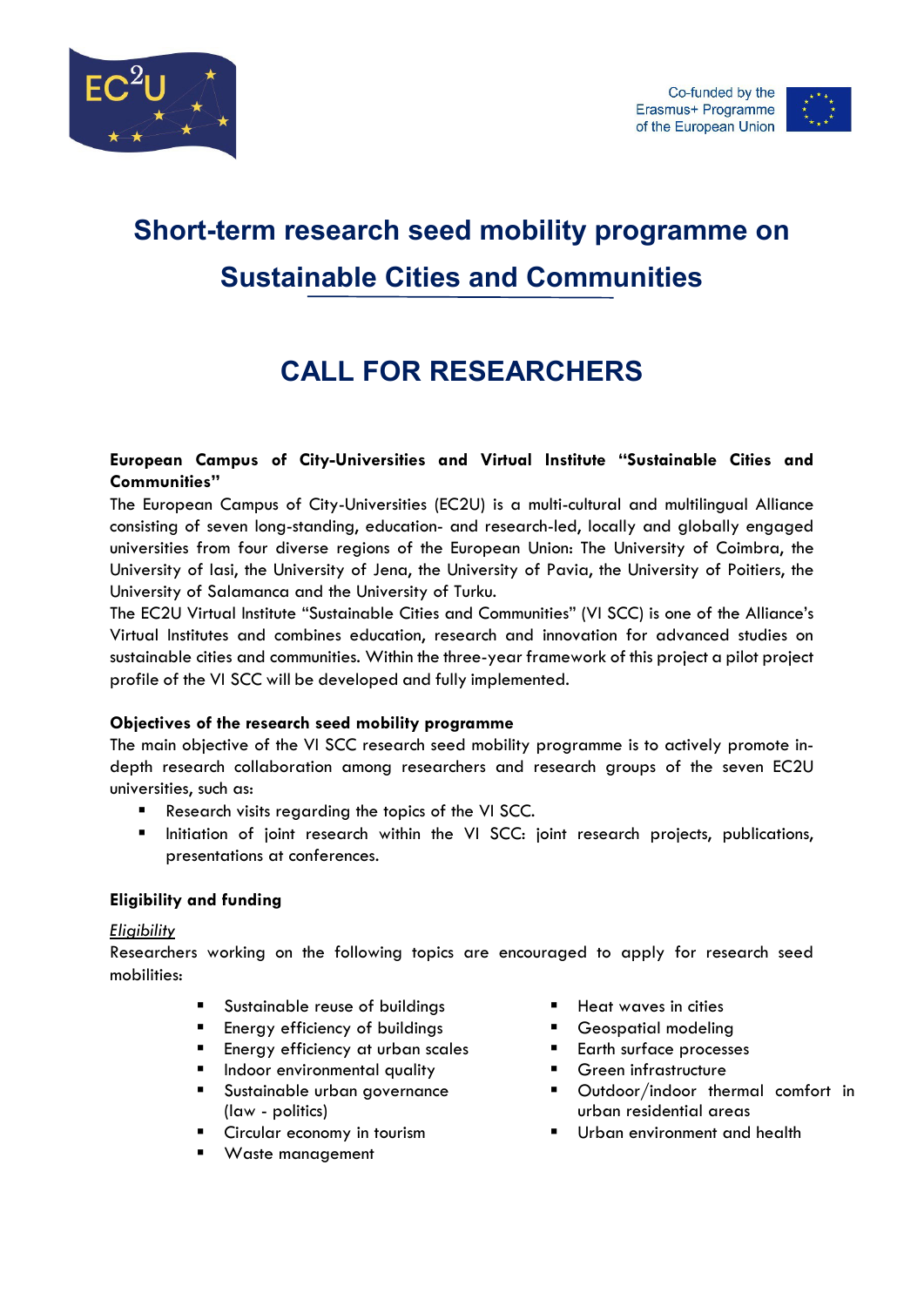



#### Researchers

- must hold an academic position or be enrolled as a PhD student or Master thesis student at one of the seven EC2U universities;
- **"** must be able to undertake research activities for the duration of the mobility project;
- **nust be able to publish research results and present them at conferences/workshops;**
- have a good knowledge of English.

#### *Funding*

A typical mobility will last 5 days. The mobility grant will cover the following costs related to the research visits: travel costs for a maximum amount of 400 EUR and individual support costs for a maximum amount of 130 EUR per day. For details please contact your home university's international office. Mobilities must take place between May 2022 and September 2023.

#### **Requirements and obligations**

#### *Requirements*

- Researchers applying for mobilities must be linked to one of the seven EC2U universities.
- Researchers applying for mobilities must be members of the VI SCC. Other researchers must express their interest to participate in the VI SCC prior to the submission of the mobility proposal.
- Researchers applying for mobilities must have a working knowledge of English; documents, grant applications and assessment reports will be submitted in English.

#### *Obligations*

- **F** Grantees commit to become members of the VI SCC.
- Grantees must write an evaluation report within one month after the grant end date according to the obligations outlined in the application form.
- If these mobilities lead to the publishing of papers, researchers should acknowledge the EC2U support by adding the following sentence to their papers: "This work has been partially supported by the EC2U Alliance and its Erasmus + Grant n° 101004065-EC2U".

#### **Evaluation**

Applications will be assessed according to the following criteria:

- Compliance with the objectives of the call (4 points)
- Funded R&D projects as principal investigator (3 points)
- Participation in funded R&D projects (1 point)
- **Publications (4 points)**
- Ongoing or intended collaborations with researchers from other EC2U universities (2 points, this is not a requirement!)
- Participation as teaching staff in the new Joint Master Programme "Sustainable Cities and Communities" of the VI SCC (3 points).

Priority will be given to research seed mobilities resulting in European applications.

Applications will be evaluated first by the individual EC2U universities and then by the VI SCC Board.